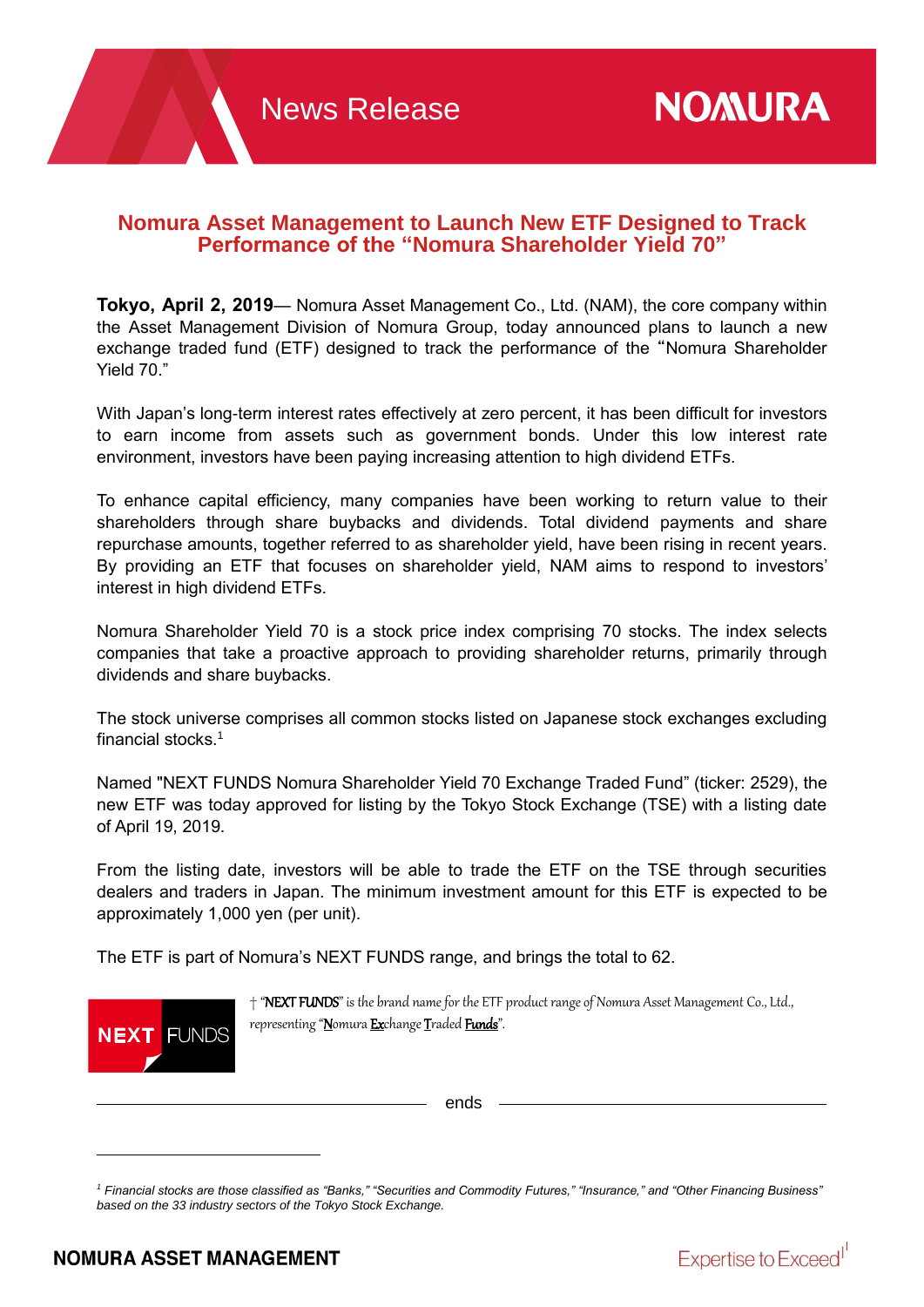#### Nomura

Nomura is an Asia-headquartered financial services group with an integrated global network spanning over 30 countries. By connecting markets East & West, Nomura services the needs of individuals, institutions, corporates and governments through its four business divisions: Retail, Asset Management, Wholesale (Global Markets and Investment Banking), and Merchant Banking. Founded in 1925, the firm is built on a tradition of disciplined entrepreneurship, serving clients with creative solutions and considered thought leadership. For further information about Nomura, visit [www.nomura.com/](https://www.nomura.com/)

## **Disclaimer of " Nomura Shareholder Yield 70 "**

The intellectual and all other rights of the Nomura Shareholder Yield 70 belong to Nomura Securities Co., Ltd. ("Nomura"). Nomura does not guarantee the accuracy, completeness, reliability, usefulness, marketability, merchantability or fitness of the index, and does not take any responsibility for business activities or services that any index user and/or its affiliates undertake with the use of the index.

#### **Disclaimer of Nomura Asset Management**

The contents of this material are based on an English translation of a Japanese announcement made on April 2, 2019 by Nomura Asset Management Co., Ltd. Whilst every effort has been made to translate the Japanese document into English, the accuracy and correctness of this translation are not guaranteed, therefore please refer to the original Japanese document.

Please note that the information contained in this document is for reference purposes only and does not constitute an offer to sell or the solicitation of an offer to buy securities by Nomura Asset Management Co., Ltd. to any person in Japan and does not constitute a distribution, an offer to sell or the solicitation of an offer to buy any securities or provide any services in any jurisdiction in which such distribution or offer is not authorized.

Furthermore, none of the shares of the Fund have been or will be registered under the United States Securities Act of 1933, as amended ("1933 Act"), or under the securities laws of any state or political subdivision of the United States of America or any of its territories, possessions or other areas subject to its jurisdiction including the Commonwealth of Puerto Rico (the "United States"). The Fund has not been and will not be registered under the United States Investment Company Act of 1940, as amended, nor under any other US federal laws.

Accordingly, the information in this document is not made or directed to any person in the United States and under no circumstance shall the provision of the information on this document be deemed to constitute an offer of securities or an offer to provide any services to any person in the United States or to any U.S. Person as the term is defined under 1933 Act.

Furthermore, the information in this document is not made or directed to any person in the United Kingdom and under no circumstances shall the provision of the information in this document be deemed to constitute an offer of securities or an offer to provide any services to any person in the United Kingdom.

#### **Disclosures required in Japan**

Registered Company Name: Nomura Asset Management Co., Ltd.

Registration Number: Director of the Kanto Local Financial Bureau (Financial instruments firms) No. 373 Member Associations: The Investment Trusts Association, Japan; Japan Securities Investment Advisers Association; Type II Financial Instruments Firms Association

This document is issued for reference purposes to explain the outline of "NEXT FUNDS Nomura Shareholder Yield 70 Exchange Traded Fund" ("Fund") and does not constitute disclosure material based on the Financial Instruments and Exchange Law. Moreover, this document is not in any way intended to be an investment solicitation. Before investing in the Fund, prospective investors should carefully read the "Securities Registration Statement", "the Prospectus", and the "Document Prior to Conclusion of Contract" under your own responsibilities and based on your own judgment.

Nomura Asset Management Co., Ltd. does not directly handle order requests for the Fund from investors.